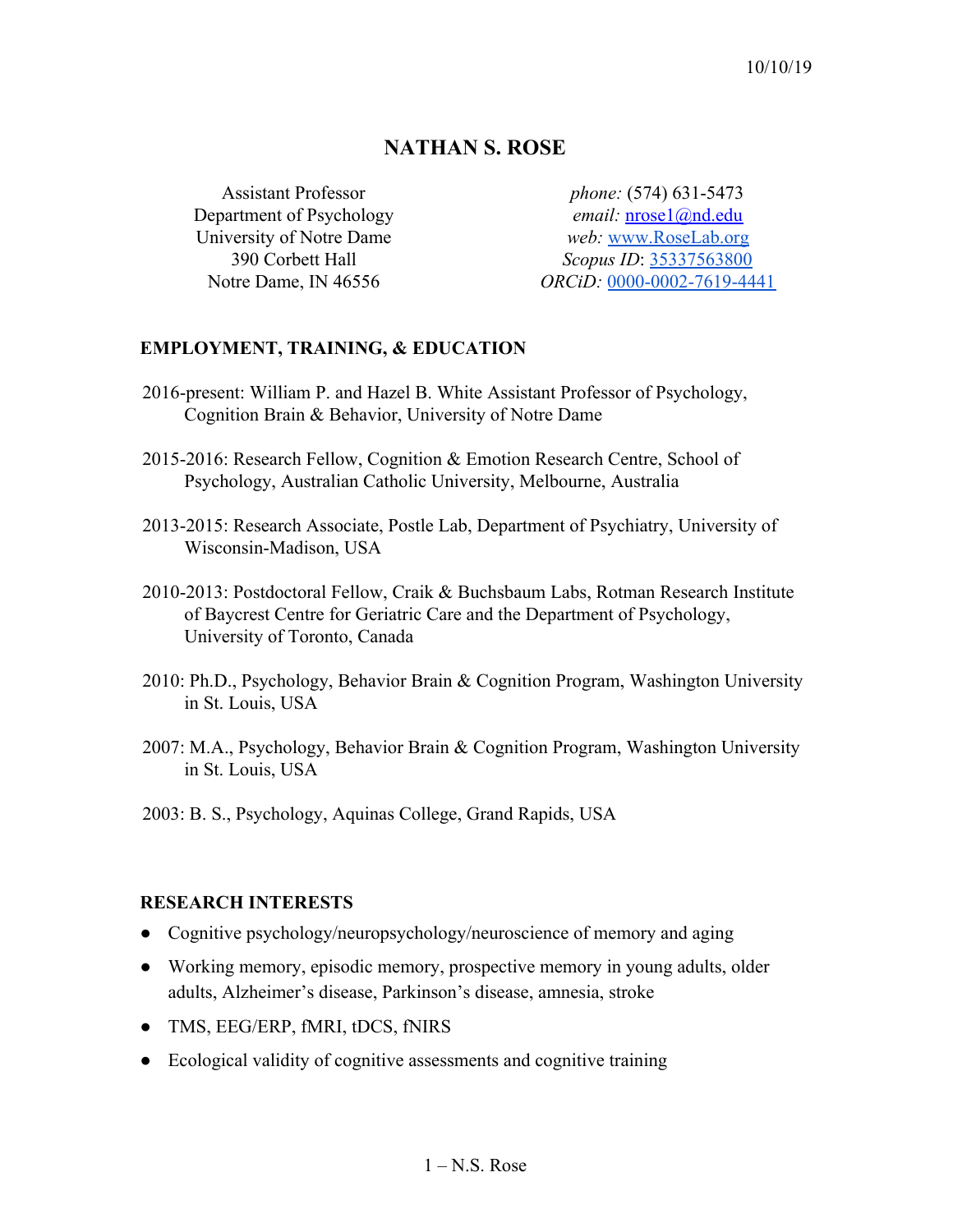## **REFEREED PUBLICATIONS**

### **H-Index = 23/18, Citations = 1812/1091 (Google Scholar/Scopus)**

- 1. Saito, J. & **Rose, N.S.** (2019). Immersive virtual reality gameplay captures age-deficits in prospective memory that predict deficits in real life. *PsyArXiv*
- 2. Rose, N.S., Thomson, H., & Kliegel, M. (in press) No effect of transcranial direct-current stimulation to dorsolateral prefrontal cortex on prospective memory in healthy young and older adults. *Journal of Cognitive Enhancement*
- 3. Yeh, N. & **Rose, N.S.** (2019). How can transcranial magnetic stimulation be used to affect episodic memory?: A systematic review and meta-analysis. *Frontiers in Psychology: Consciousness Research,* https://doi.org/10.3389/fpsyg.2019.00993
- 4. Gosseries, O., Yu, Q., LaRocque, J.J., Starrett, M.J., **Rose, N.S.,** Cowan, N., & Postle, B.R. (2018). Parietal-occipital interactions underlying control- and representation-related processes in working memory for nonspatial visual features. *Journal of Neuroscience,* 2747-17*.* IF=6.344
- 5. Widhalm, M. & **Rose, N.S.** (2018). How can transcranial magnetic stimulation be used to causally manipulate memory representations in the human brain? *Wiley Interdisciplinary Reviews: Cognitive Science,* e1469*.* IF=2.218
- 6. Yue, Q., Martin, R.C., Hamilton, A.C., **Rose, N.S**. (2018). Non-perceptual regions in the left inferior parietal lobe support phonological short-term memory: evidence for a buffer account? *Cerebral Cortex.* IF=8.285
- 7. Hering, A., Kliegel, M., Rendell, P.G., Craik, F.I.M., & **Rose, N.S**. (2018). Prospective Memory is a Key Predictor of Functional Independence in Older Adults. *Journal of the International Neuropsychological Society, 24,* 1–6*.* IF=2.181
- 8. Rogasch, N.C., Sullivan, C., Thomson, R.H., **Rose, N.S.,** Bailey, N.W., Fitzgerald, P.B., Farzan, F., Hernandez-Pavon, J.C. (2017). Analysing concurrent transcranial magnetic stimulation and electroencephalographic data: a review and introduction to the open-source TESA software. *NeuroImage, 47*, 934-951, DOI:10.1016/j.neuroimage.2016.10.031. IF=6.357
- 9. Agarwal, P.K., Finley, J.R., **Rose, N.S.,** & Roediger, H.L., (2017). Benefits from retrieval practice are greater for students with low working memory than for students with high working memory. *Memory, 25*, 6, 1-8, DOI:https://doi.org/10.1080/09658211.2016.1220579. IF=1.90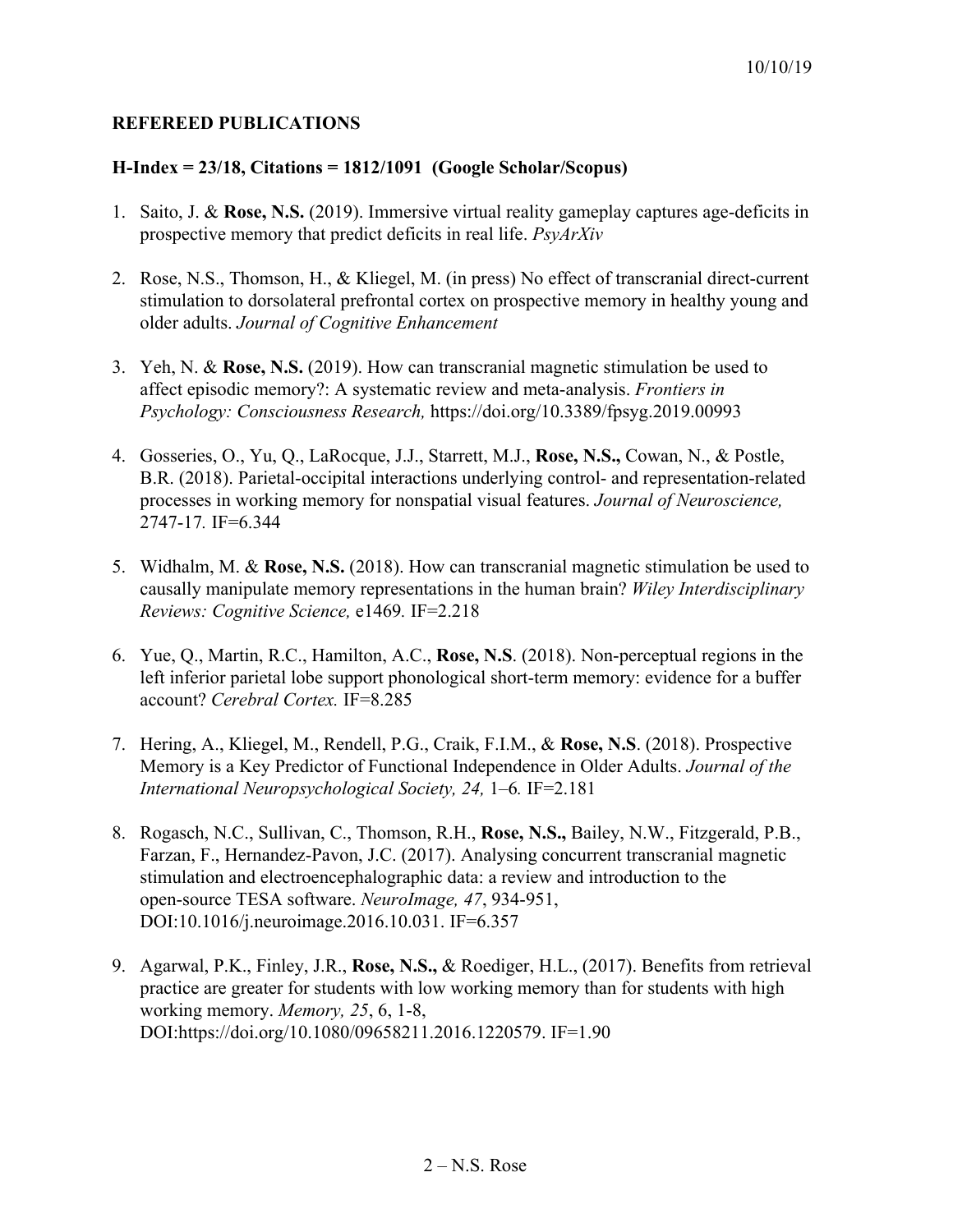- 10. **Rose, N.S.,** LaRocque, J., Riggall, A., Gosseries, O., Starrett, M.J., Meyering, E.E., & Postle, B.R. (2016). Reactivation of latent working memories with transcranial magnetic stimulation. *Science, 354,* 6316, 1136-1139, DOI:10.1126/science.aah7011. IF=37.205 *[NPR All Things Considered -](http://www.npr.org/sections/health-shots/2016/12/01/504004353/zap-magnet-study-offers-fresh-insights-into-how-memory-works)* ['Zap! Magnet Study Offers Fresh Insights Into How](http://www.npr.org/sections/health-shots/2016/12/01/504004353/zap-magnet-study-offers-fresh-insights-into-how-memory-works) [Memory Works'](http://www.npr.org/sections/health-shots/2016/12/01/504004353/zap-magnet-study-offers-fresh-insights-into-how-memory-works)
- 11. Shelton, J.T., Lee, J.H., Scullin, M.K., **Rose, N.S.,** Rendell, P.G., McDaniel, M.A. (2016). Improving prospective memory in healthy older adults and very mild Alzheimer's disease patients. *Journal of the American Geriatric Society, 64(6),* 1307-1312, DOI:10.1111/jgs.14134. IF=4.388
- 12. **Rose, N.S.**, Rendell, P.G., Hering, A, Bidelman, G.M., Kliegel, M & Craik, F.I.M. (2015). Cognitive and Neural Plasticity in Older Adults' Prospective Memory Following Training on the Virtual Week Computer Game. *Frontiers in Human Neuroscience, 9*. DOI:http://dx.doi.org/10.3389/fnhum.2015.00592. IF=3.634 *[Motherboard \(Vice\)](http://motherboard.vice.com/read/this-virtual-board-game-could-help-your-grandpa-remember-to-take-his-pills)* [- 'This Virtual Board Game Could Help Your Grandpa Remember to](http://motherboard.vice.com/read/this-virtual-board-game-could-help-your-grandpa-remember-to-take-his-pills) [Take His Pills](http://motherboard.vice.com/read/this-virtual-board-game-could-help-your-grandpa-remember-to-take-his-pills) '
- 13. **Rose, N.S.,** Craik, F.I.M. & Buchsbaum, B. (2015). Levels of processing in working memory: Differential involvement of frontotemporal networks. *Journal of Cognitive Neuroscience, 27,* 3, 522–532. DOI:10.1162/jocn\_a\_00738. IF=5.357
- 14. Craik, F.I.M., **Rose, N.S.,** & Gopie, N. (2015). Recognition without awareness: Encoding and retrieval factors. *Journal of Experimental Psychology: Learning, Memory, and Cognition, 41(5),* 1271-1281, DOI:10.1037/xlm0000137. IF=2.776 *[APA Journals Article Spotlight](http://www.apa.org/pubs/highlights/spotlight/issue-58.aspx)*
- 15. Meltzer, J.A., **Rose, N.S.,** Deschamps, T., Leigh, R.C., Panamsky, L., Silberberg, A., Madani, N., Links, K.A. (2015). Semantic and phonological contributions to immediate and delayed cued sentence recall. *Memory & Cognition, 44(2),* 307-329, DOI:10.3758/s13421-015-0554-y. IF=2.457
- 16. LaRocque, J.J., Eichenbaum, N.S., Starrett, M.J., **Rose, N.S.,** Emrich, S.M., & Postle, B.R. (2015). The short- and long-term fate of memory items retained outside the focus of attention. *Memory & Cognition*, 43(3): 453-468, DOI:10.3758/s13421-014-0486-y. IF=2.457
- 17. Terrett, G., **Rose, N.S.,** Henry, J.D., Bailey, P.E., Altgassen, M., Phillips, L.H., Kliegel, M., & Rendell, P.G. (2015). The relationship between prospective memory and episodic future thinking in younger and older adulthood. *Quarterly Journal of Experimental Psychology, 69(2),* 310-323, DOI:10.1080/17470218.2015.1054294. IF=2.129
- 18. Cameron, J., Rendell, P.G., Ski, C.F., Kure, C.E., McLennan, S.S., **Rose, N.S.,** Prior, D.L., & Thompson, D.R. (2015). PROspective MEmory Training to improve HEart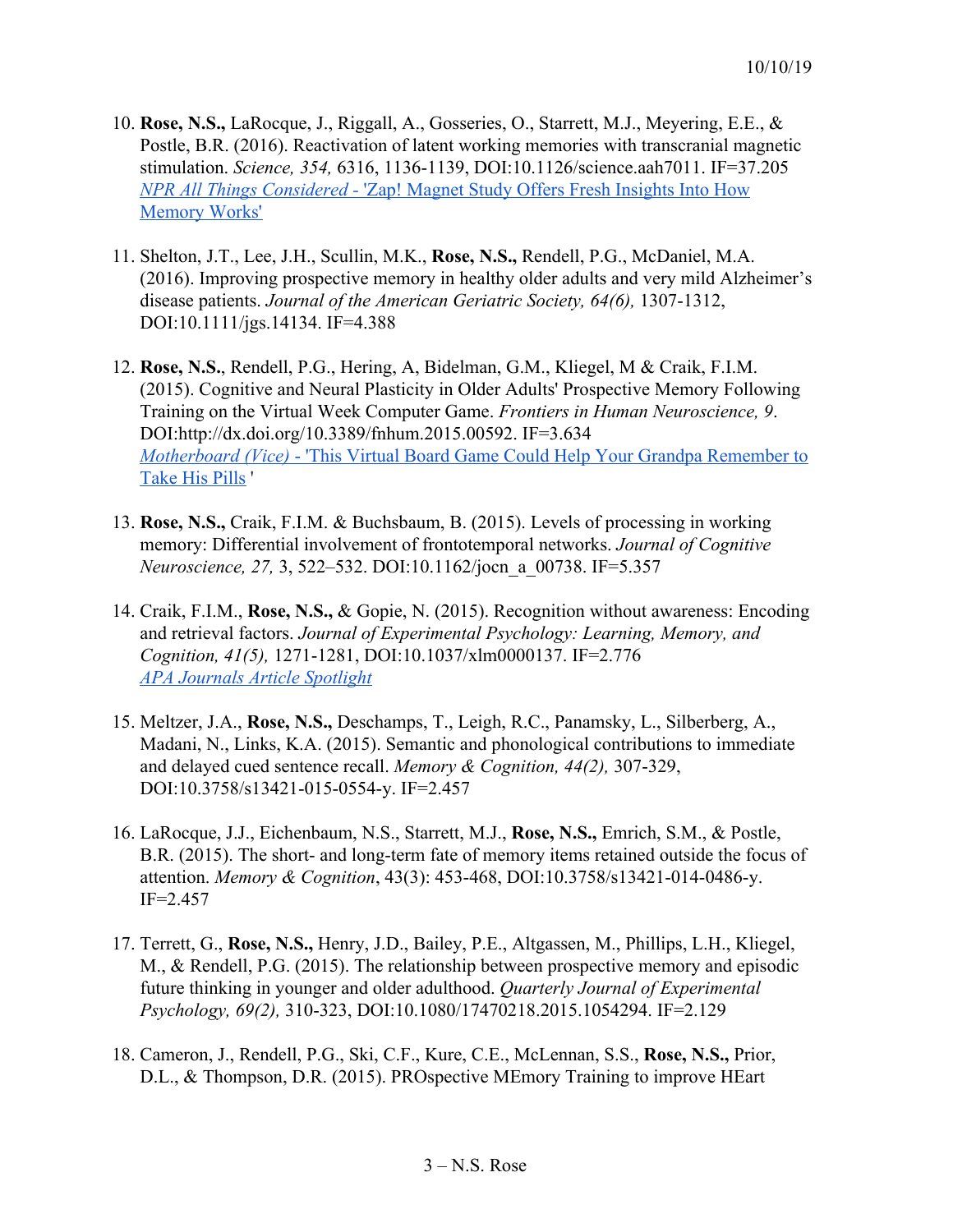failUre Self-care (PROMETHEUS): study protocol for a randomised controlled trial. *Trials, 16(1),* 196, DOI:10.1186/s13063-015-0721-2. IF=1.969

- 19. **Rose, N.S.,** Luo, L., Bialystok, E., Hering, A., Lau, K., & Craik, F.I.M. (2015). Cognitive processes in the breakfast task: Planning and Monitoring. *Canadian Journal of Experimental Psychology*, *69(3),* 252-263, DOI:10.1037/cep0000054. IF=1.218
- 20. Lilienthal, L., **Rose, N.S.,** Tamez, E., Myerson, J., & Hale, S. (2015). Individuals with low working memory spans show greater interference from irrelevant information because of poor source monitoring, not greater activation. *Memory & Cognition*, *43(3),* 357-366. DOI:10.3758/s13421-014-0465-3. IF=2.457
- 21. **Rose, N.S.,** Buchsbaum, B.R.**,** & Craik, F.I.M. (2014). Short-term retention of a single word relies on retrieval from long-term memory when both rehearsal and refreshing are disrupted. *Memory & Cognition*, 42, 689-700, DOI:10.3758/s13421-014-0398-x. IF=2.457
- 22. Hering, A. Rendell, P., **Rose, N.S.,** Schnitzspahn, K. & Kliegel, M. (2014). Prospective memory training in older adults and its relevance for successful aging. *Psychological Research, 6, 892-904,* DOI:10.1007/s00426-014-0566-4. IF=2.681
- 23. **Rose, N.S.** (2014). Individual differences in working memory, secondary memory, and fluid intelligence: Evidence from the levels-of-processing span task. *Canadian Journal of Experimental Psychology*, 67, 260-270, DOI:10.1037/a0034351. IF=1.218
- 24. Foster, E., **Rose, N.S.,** Rendell, P., & McDaniel, M. (2013). Prospective memory in Parkinson disease during a Virtual Week: Effects of both prospective and retrospective demands. *Neuropsychology, 27, 2*, 170-181, DOI:http://dx.doi.org/10.1037/a0031946. IF=3.269
- 25. Zinke, K., Zeintl, M., **Rose, N.S.,** Putzmann, J., Pydde, A., & Kliegel, M. (2013). Working memory training and transfer in older adults: Effects of age, baseline performance, and training gains. *Developmental Psychology*, *50, 304-315*, DOI:http://dx.doi.org/10.1037/a0032982. IF=3.116
- 26. **Rose, N.S.** & Craik, F.I.M. (2012). A processing approach to the working memory/long-term memory distinction: Evidence from a levels-of-processing span task. *Journal of Experimental Psychology: Learning, Memory, and Cognition*, 38, 4, 1019-1029, DOI:http://dx.doi.org/10.1037/a0026976. IF=2.776
- 27. **Rose, N.S.,** Olsen, R.K., Craik, F.I.M., & Rosenbaum, R.S. (2012). Working memory and amnesia: The role of stimulus novelty. *Neuropsychologia*, 50, 1, 11-18, DOI:10.1016/j.neuropsychologia.2011.10.016. IF=3.302 *[Fox News - '](http://www.foxnews.com/health/2011/11/10/paris-hiltons-face-helpful-in-study-memory.html)* [Paris Hilton's Face Helpful in Study of Memory'.](http://www.foxnews.com/health/2011/11/10/paris-hiltons-face-helpful-in-study-memory.html)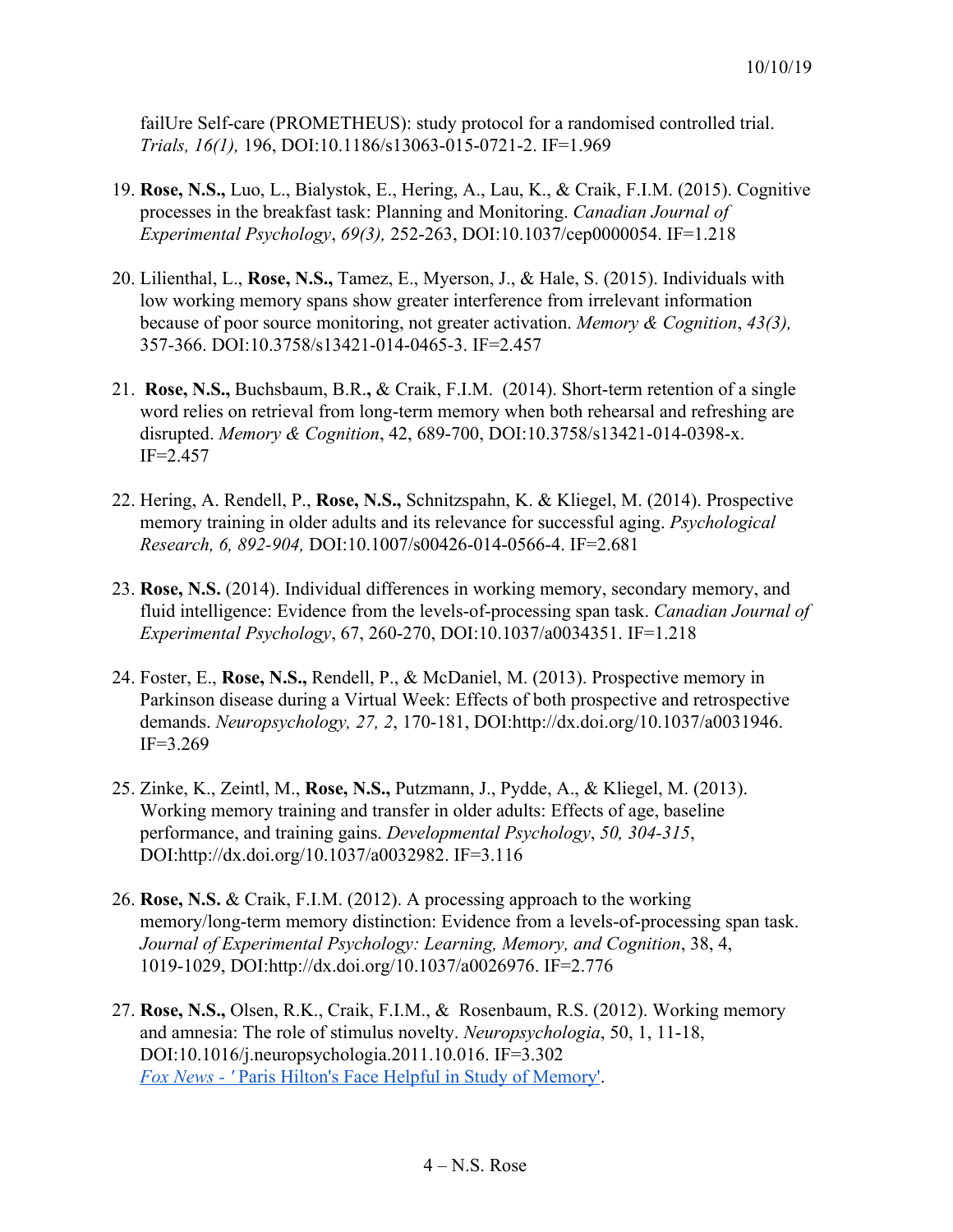- 28. Craik, F.I.M. & **Rose, N.S.** (2012). Memory encoding and aging: A neurocognitive perspective. *Neuroscience & Biobehavioral Reviews*, 36, 1729–1739, DOI:10.1016/j.neubiorev.2011.11.007. IF=9.440
- 29. Craik, F.I.M. & **Rose, N.S.** (2012). Training cognition: Parallels with physical fitness? *Journal of Applied Research in Memory and Cognition*, 1, 1, 51-52. DOI:10.1016/j.jarmac.2011.12.001. IF=2.457
- 30. Reichman, W. & **Rose, N.S.** (2012). History and experience: The direction of Alzheimer's disease. *Menopause*, 19, 7, 724-734, DOI:10.1097/gme.0b013e31825a28f2. IF=3.361
- 31. Kliegel, M., Altgassen, M., Hering, A., & **Rose, N.S.** (2011). A process-model based approach to prospective memory impairment in Parkinson's disease. *Neuropsychologia*, 49, 8, 2166-77, DOI:10.1016/j.neuropsychologia.2011.01.024. IF=3.302
- 32. Loaiza, V., McCabe, D., Youngblood, J., **Rose, N.S.,** & Myerson, J. (2011). The influence of levels of processing on recall from working memory and delayed recall tasks. *Journal of Experimental Psychology: Learning, Memory, and Cognition*, 37, 5, 1258-63, DOI:10.1037/a0023923. IF=2.776
- 33. Hale, S., **Rose, N.S.,** Myerson, J., Strube, M. J., Sommers, M., Tye-Murray, N., & Spehar, B. (2011). The structure of working memory abilities across the adult lifespan. *Psychology and Aging*, 26, 1, 92-110. doi:10.1037/a0021483. IF=2.646
- 34. Sommers, M., Hale, S., Myerson, J., **Rose, N.S.,** Tye-Murray, N., & Spehar, B. (2011). Spoken discourse comprehension across the adult lifespan. *Ear and Hearing*, 32, 6, 775-81, DOI:10.1097/AUD.0b013e3182234cf6. IF=2.842
- 35. Aberle, I., Rendell, P., **Rose, N.S.,** McDaniel, M., & Kliegel, M. (2010). The age-prospective memory paradox: Young adults may not give their best outside of the lab. *Developmental Psychology*, 46, 6, 1444–1453, DOI:http://dx.doi.org/10.1037/a0020718. IF=3.116
- 36. **Rose, N.S.,** Myerson, J., Roediger, III., H.L., & Hale, S. (2010). Similarities and differences between working memory and long-term memory: Evidence from the levels-of-processing span task. *Journal of Experimental Psychology: Learning, Memory, and Cognition*, 36, 2, 471-483, DOI:10.1037/a0026976. IF=2.776
- 37. **Rose, N.S.,** Rendell, P. G., McDaniel, M. A., Aberle, I., & Kliegel, M. (2010). Age and individual differences in prospective memory during a "Virtual Week": The role of working memory, vigilance, task-regularity, and cue-focality. *Psychology and Aging*, 25, 3, 595-605, DOI:10.1037/a0019771. IF=2.646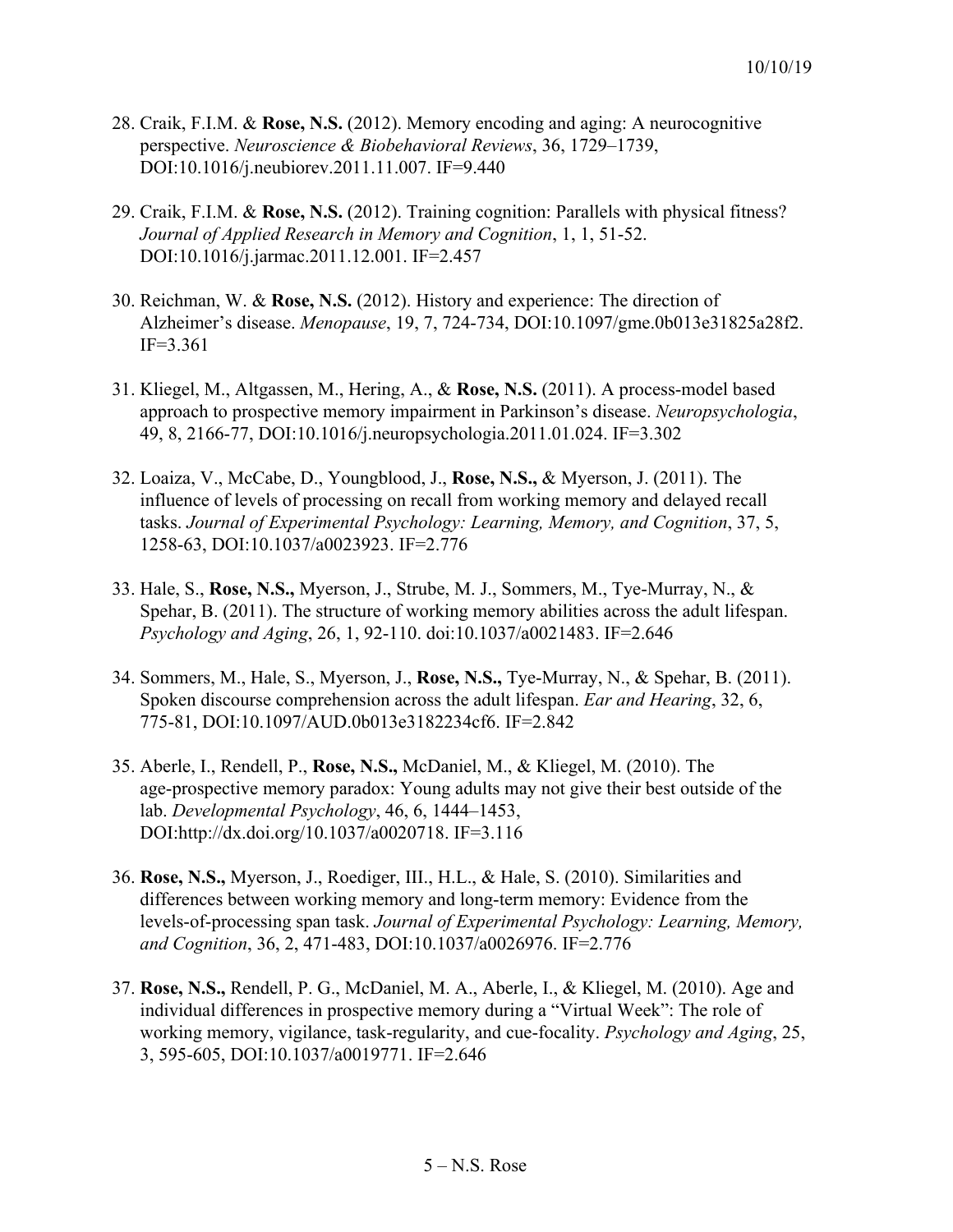- 38. Reichman, W., Fiocco, A., & **Rose, N.S.** (2010). Exercising the brain to avoid cognitive decline: Examining the evidence. *Future Medicine: Aging Health*, 6, 5, 565-584, DOI:10.2217/ahe.10.54. IF=0.42
- 39. **Rose, N.S.,** Myerson, J., Sommers, M., & Hale, S. (2009). Are there age differences in the executive component of working memory? Evidence from domain-general interference effects. *Aging, Neuropsychology, and Cognition*, 16, 6, 633-653. DOI: 10.1080/13825580902825238. IF=1.59
- 40. Tye-Murray, N., Sommers, M., Spehar, B., Myerson, J., Hale, S., & **Rose, N.S.** (2008). Auditory-visual discourse comprehension by older and young adults in favorable and unfavorable conditions. *International Journal of Audiology*, 47, S103-S109, DOI:10.1080/14992020802301662. IF=1.396

## **CHAPTERS**

41. Craik, F.I.M. & **Rose, N.S.** (2014). Familiarity and Recollections: Interactions with Larry Jacoby. In (Eds.) D. Stephen Lindsay, Colleen M. Kelley, Andrew P. Yonelinas, Henry L. Roediger, III. *Remembering: Attributions, Processes, and Control in Human Memory*. Psychology Press, pp. 233-251.

## **MANUSCRIPTS UNDER REVIEW**

**Rose, N.S.** (under review). The Dynamic Processing Model of Working Memory.

Sheldon, A.D.; Saadd, E.; Sahane, M.; Meyering, E.E.; Starrett, M.J.; LaRocque, J.J.; Rose, N.S.; Postle, B.R. (submitted). Attention biases competition for visual representation via enhancement of targets and inhibition of nontargets.

Saito, J. & **Rose, N.S.** (submitted). Age differences in naturalistic prospective memory in real life and in immersive virtual reality gameplay.

Haines, S., Susan E. Randall, S.E., Terrett , G., Busija, L., Tatangelo, G., McLennan, S., Rose, N.S., Kliegel, M, Henry, JD, Rendell, PG. (submitted). Assessing prospective memory with parallel tasks in laboratory and naturalistic-settings illuminates the Age-PM paradox and event vs time task distinction.

## **MANUSCRIPTS IN PREPARATION**

Widhalm, M. & **Rose, N.S.** (in prep.). Stimulating Visual Cortex Reactivates Latent Visual Working Memories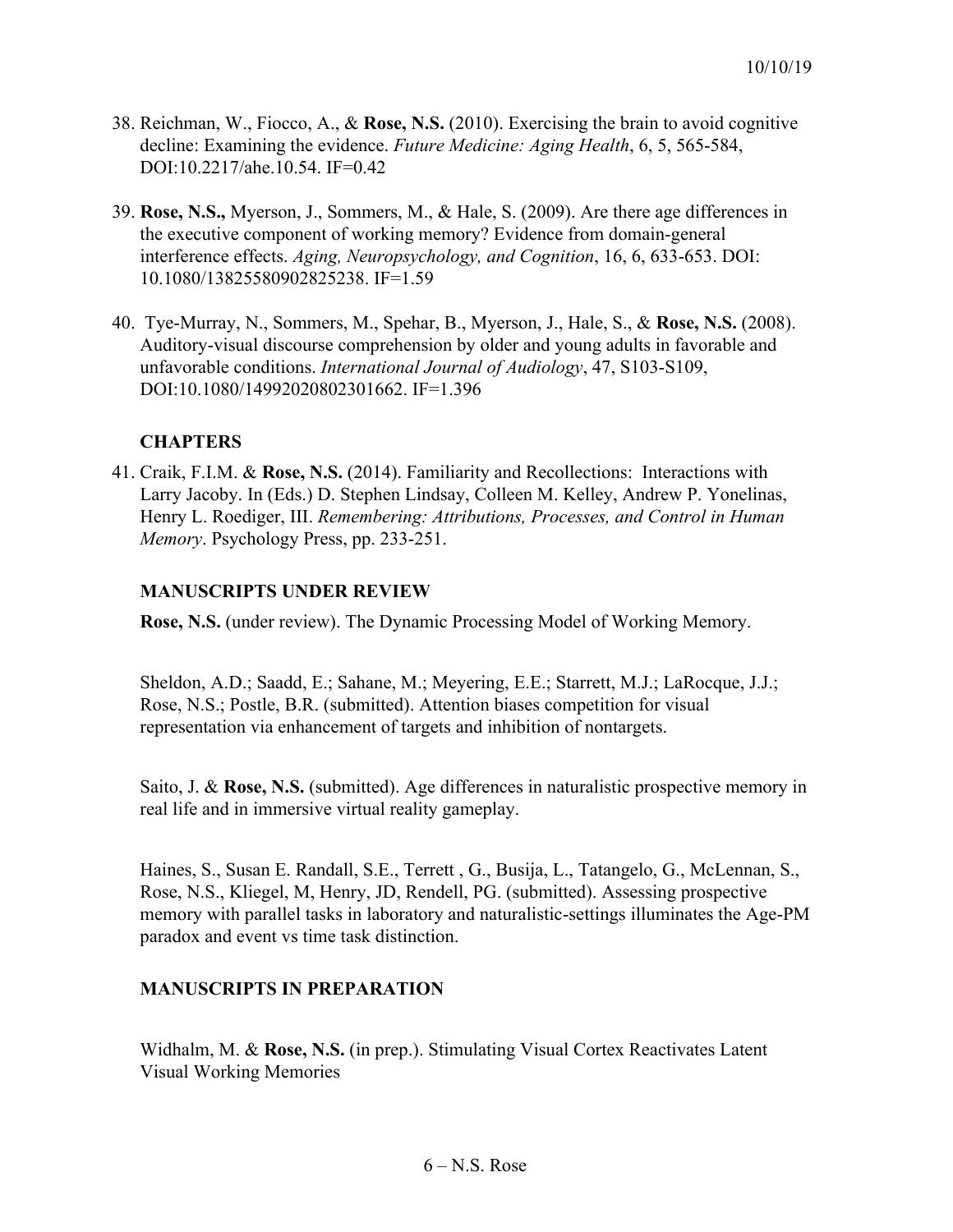**Rose, N.S.,** Csik, A.M. & O'Rear, A.E. (in prep.). They forgot their "baby"!: Poor prospective memory encoding causes students to forget their cell phone.

Koleits, N., **Rose, N.S.,** Goodin, P., & Rendell, P. (in prep.). "Is tDCS even doing anything?": No effects on working memory performance or brain activity simultaneously recorded with optical neuroimaging.

Sztybel, P., Gibson, B., & **Rose, N.S.** (in prep.). Decoding polar angle and eccentricity information from perceptual activity in early visual cortex using pattern classification of EEG signals.

## **FUNDED GRANTS & AWARDS**

- 2019-2024 National Science Foundation CAREER, "Targeted Memory Reactivation with Transcranial Magnetic Stimulation"
- 2019-2021 Science of Wellness Initiative Seed Grant, University of Notre Dame, Co-PI (PI: Josh Koen), "Linking longitudinal stress exposure and resilience with Alzheimer's disease biomarkers"
- 2018-2022 National Institutes of Health National Institute on Aging UG3/UH3, Co-PI (PI: Cindi Bergeman), "An Integrative Science Approach to Resilience: The Notre Dame Study of Health & Well-being"
- 2017-2019 Discovery Grant, Advanced Diagnostics & Therapeutics, University of Notre Dame, Co-PI (PI: Jennifer Hames), "Comparing the Efficacy of a Single-Session Virtual Reality Treatment for Acrophobia to a Gold Standard Treatment or No Treatment"
- 2017-2018 Digital Learning Initiatives, Notre Dame Provost's Office, PI (CIs: Mike Villano, Jeffrey Bain-Conkin, Paul Turner, GA Radvansky), "Creation of a Virtual Reality Lab for Experiential Learning and Software Development"
- 2017-2018 FRSP Initiation Grant Program, Notre Dame Research PI (Co-PI GA Radvansky), "Using Interactive Virtual Environments to Explore Memory and Cognition"
- 2015-2018 Australian Research Council Linkage Grant, LP150100140, Co-Investigator (PI: Prof Peter Rendell), "Acting with the Future in Mind"
- 2016 Research Project Funding, ACU Research Office, Chief Investigator (CI Prof Gill Terrett), "Can Neuroimaging be Used for Mind Reading in Younger and Older Adults?"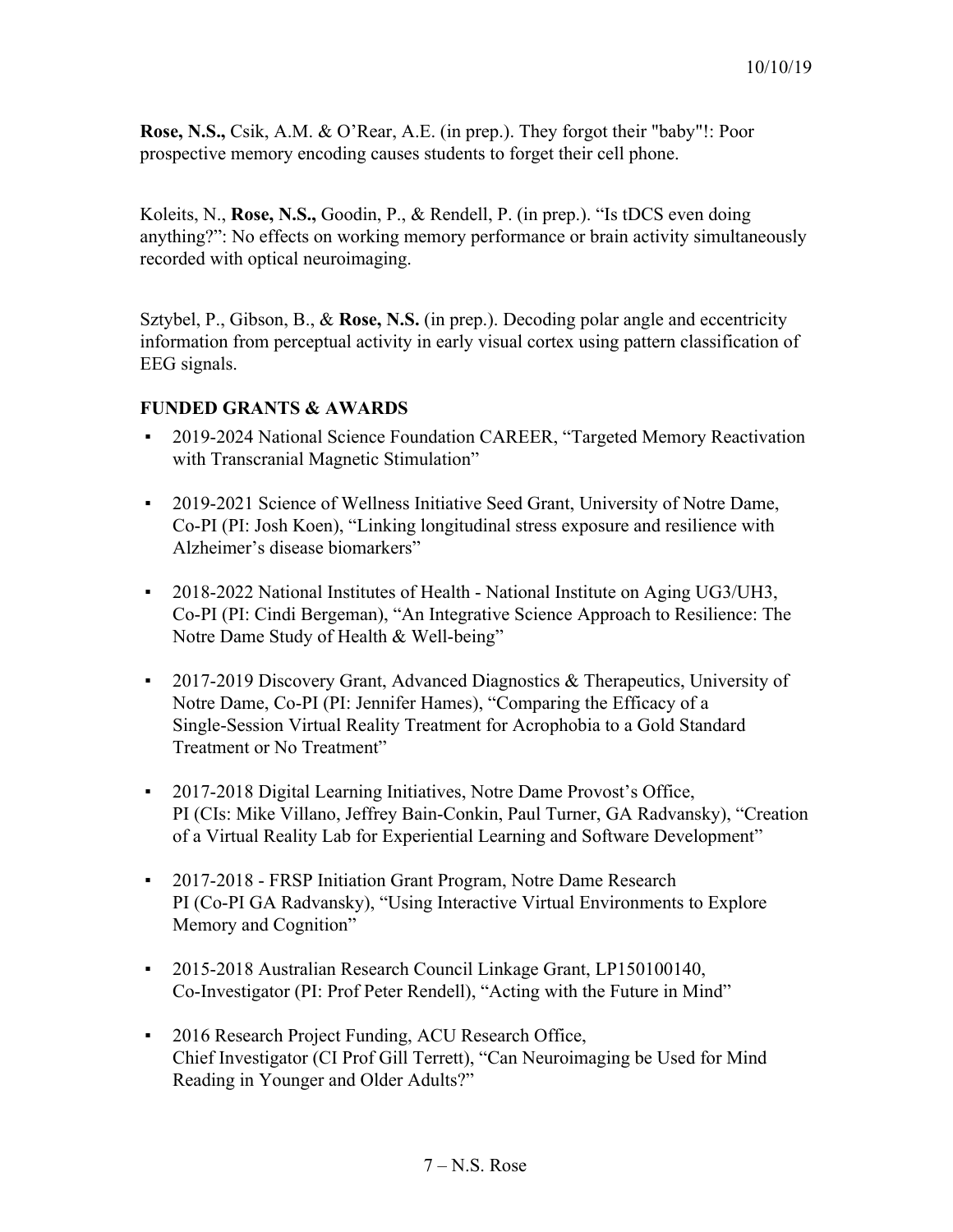- 2015 Early Career Researcher Award, ACU Faculty of Health Sciences, Chief Investigator, "Neural Evidence for Prospective Memory Monitoring in Younger and Older Adults"
- 2012-2013 Canadian Heart and Stroke Foundation, Centre for Stroke Recovery, Principal Investigator (CIs: Prof Fergus Craik, Prof Gordon Winocur, Prof Brian Levine), "Prospective Memory Functioning in Stroke Survivors"
- 2011 Kick Start Grant, Centre for Brain Fitness, Baycrest Centre for Geriatric Care, Co-Investigator (PI: Prof Fergus Craik), "Training Prospective Memory with the Virtual Week Video Game"
- 2012 Canadian Institutes of Health Research Institute of Aging, Travel Award for the Cognitive Aging Conference
- **2011 Jack and Rita Catherall Funds for Aging Research**
- 2011 Age+Prize Award Recognizing Excellence in Aging Research, Canadian Institutes of Health Research – Institute of Aging
- 2007 Early Career Researcher Award, Cognitive Aging Conference Down Under, Adelaide, Australia
- 2003 Outstanding Student Award, Department of Psychology, Aquinas College
- 2001-2003 Academic All-American, Men's Varsity Soccer, Aquinas College

## **GRANTS PENDING OR IN PREPARATION**

- 2019-2021 NIH-NIA R21, PI, (co-PI, Cindy Bergeman), "Reactivation of working memories in older adults with transcranial magnetic stimulation." (under review)
- 2020-2025 NIH-NIMH R01, PI (co-PI, Mark D'Esposito, UC-Berkeley), "Reactivating working memories with transcranial magnetic stimulation." (in preparation)

## **INVITED TALKS**

- University of Memphis, Institute for Intelligent Systems, April 2020
- University of Michigan, Department of Psychology, December 2019
- Iowa State University-Ames, Department of Psychology, October 2019
- Northwestern University, Mesulam Center for Cognitive Neurology and Alzheimer's Disease, August 2019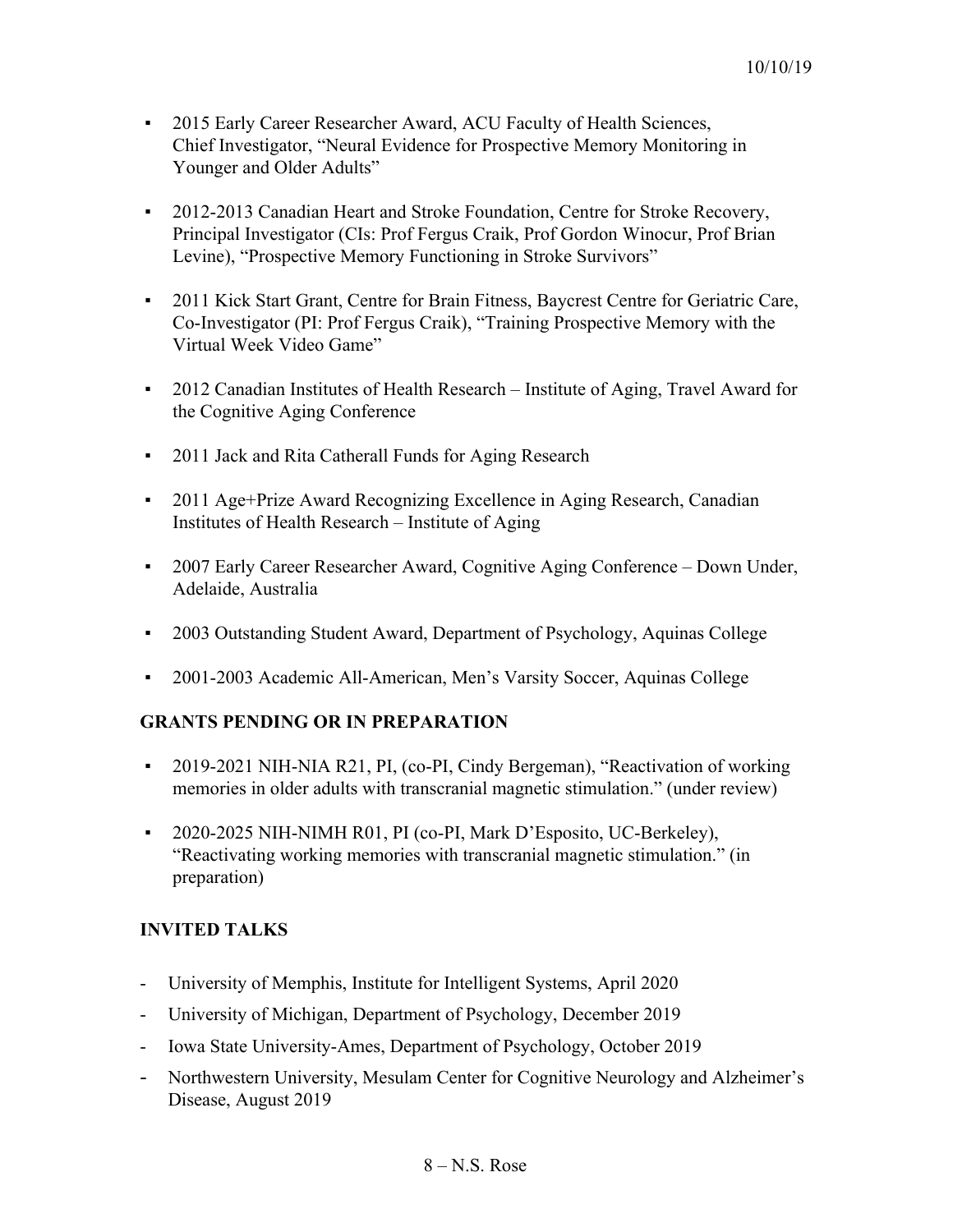- University of Texas-Austin, Department of Psychology, March 2019
- Rice University, Department of Psychology, Houston, January 2019
- Indiana University-Bloomington, Department of Psychology, October 2018
- University of Nevada-Reno, Core Outreach Workshop for EPSCoR grant (U. Nevada-Reno, U. Delaware, and U. Nebraska-Lincoln), July 2018
- University of Colorado-Boulder, Institute of Cognitive Science, March 2018
- Midwestern Psychological Association Meeting (Chicago), Invited Paper, May 2018
- University of Illinois-Chicago, Department of Psychology, December 2017
- Michigan State University, Department of Psychology, East Lansing, September 2017
- University of Wyoming, Laramie, Wyoming, Neuroscience Center, March 2017
- Purdue University, Department of Psychological Sciences, September 2016
- University of Geneva, Switzerland, Keynote Address at the July 2016 International Workshop on Prospective Memory
- Georgia Tech University, Atlanta, Georgia, Department of Psychology, March 2016
- University of North Carolina, Greensboro, Department of Psychology, February 2016
- University of Notre Dame, Department of Psychology, November 2015
- Monash University, Biomedical Imaging and Neuroscience Centre, Melbourne, Australia, June 2015
- Baycrest Hospital Research Rounds, Toronto, Canada, 2013
- Rotman Research Institute, fMRI Rounds, Toronto, Canada, 2013
- Lumos Labs, Inc., San Francisco, USA, 2013: "Cognitive training: A theory, a review, and the future."
- University of California Davis, USA, 2011
- Royal Canadian Legion, Toronto, Canada, 2011: "Memory and Aging"
- University of Toronto, Canada, Ebbinghaus Lecture Series, 2010
- University of British Columbia, International Conference on Prospective Memory, Vancouver, Canada, 2010
- University of Michigan, USA, Psychology Department Forum, 2009

### **PRESENTATIONS AT NATIONAL & INTERNATIONAL MEETINGS**

Rose, N.S., Yeh, N., & Widhalm, M. (2019). How to use transcranial magnetic stimulation to modulate and measure memories in humans? Co-Organizer and Chair of Nanosymposium for the annual meeting of the Society for Neuroscience, Chicago, IL.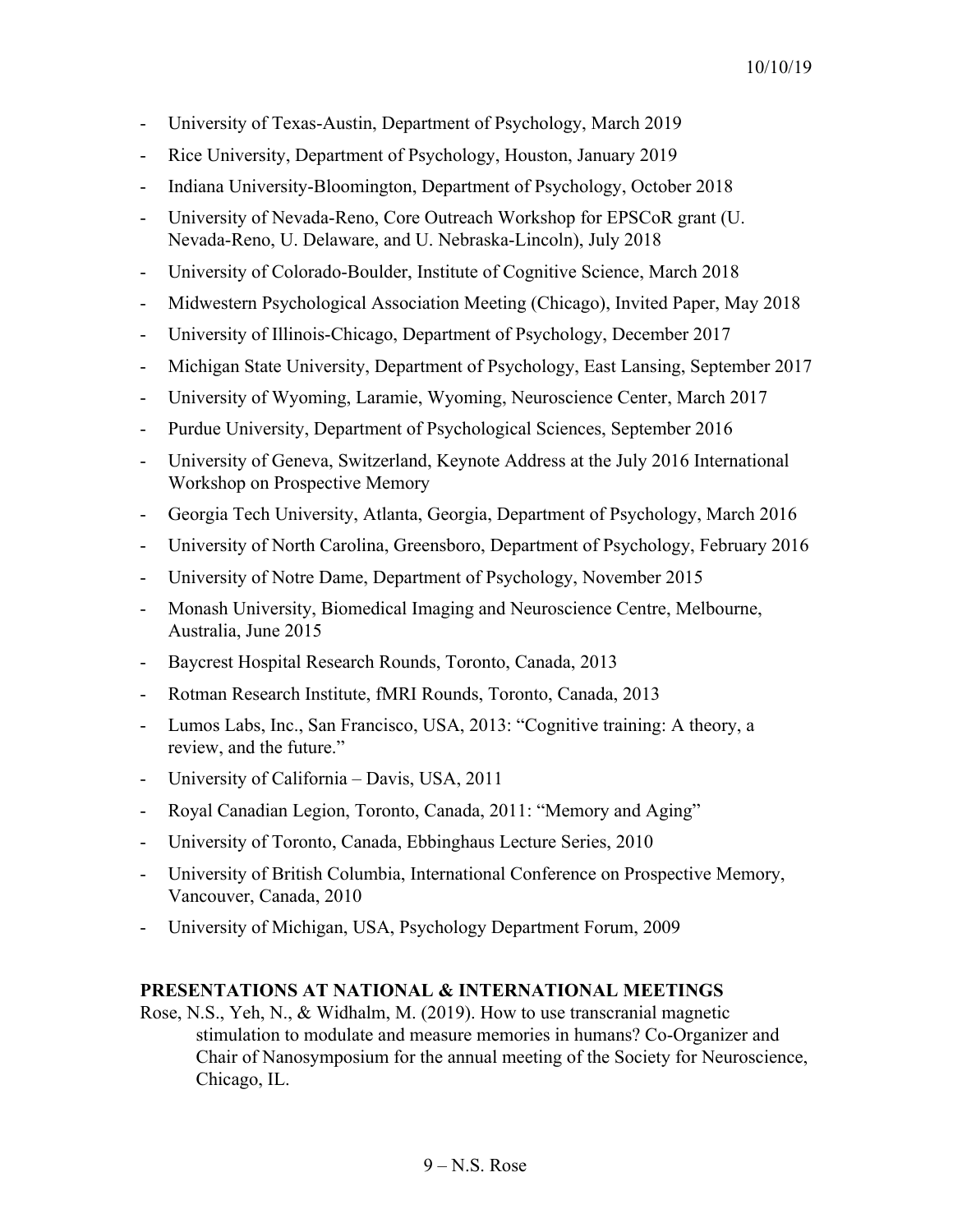- Widhalm, M., Samaha, J., & Rose, N.S. (2019). TMS to Visual Cortex Reactivates Unattended Representations Held in Visual Working Memory. Poster presented at the Annual Meeting of the Society for Neuroscience, Chicago, IL.
- Yeh, N., Rose, N.S., Koen, J., Kim, S., Kensinger, E., & Payne, J. & (2018). Flipping the emotional switch: The role of the mPFC in the emotional memory trade-off effect. Poster presented at the Annual Meeting of the Society for Neuroscience, San Diego, CA.
- Rose, N.S. (2019). The association between age and individual differences in prospective memory and working memory depends on task context: evidence from performance in real and virtual environments. Invited paper to be presented at the annual meeting of the European Society for Cognitive Psychology, Tenerife, Spain.
- Rose, N.S. (2019). Twenty years of the "Age Prospective Memory Paradox": Still unsolved? Invited paper presented at the biennial meeting of the Society for Applied Research on Memory and Cognition, Cape Cod, MA.
- Weiler, J. & Rose, N.S. (2019). Test-Retest and Construct Validity of the Cognigram Computerized Concussion Assessment Tool in Amateur Women's Boxing. Poster presented at the Annual Meeting of the Cognitive Neuroscience Society, San Francisco, CA.
- Miller, Jacob A., Scimeca, Jason, Rose, Nathan S., & D'Esposito, Mark. (2018). Attentional effects on working memory representations: comparing information-detection techniques and metrics. Poster presented at the Annual Meeting of the Society for Neuroscience, San Diego, CA.
- Widhalm, M. & Rose, N.S. (2018). Can TMS to Visual Cortex Reactivates Unattended Representations Held in Visual Working Memory? Paper presented in a Nanosymposium at the Annual Meeting of the Society for Neuroscience, San Diego, CA.
- Yeh, N., Kim, S., Payne, J. & Rose, N.S. (2018). Medial PFC has a causal role in selectively enhanced consolidation of emotional memories: a TMS-EEG study. Poster presented at the Annual Meeting of the Society for Neuroscience, San Diego, CA.
- Saito, J. & Rose, N.S. (2018). Validation of Virtual Reality for Measuring Prospective Memory in Young and Older Adults. Poster presented at the Annual Meeting of the Association for Psychological Science, San Francisco, CA.
- Widhalm, M. & Rose, N.S. (2018). Can TMS to Visual Cortex Reactivate Unattended Representations Held in Visual Working Memory? Poster presented at the Annual Meeting of the Cognitive Neuroscience Society, Boston, MA.
- Rose, N.S., Meserve, M., Alexander, C., Kehoe, K., & Brockmole, J.R. (2018). Effects of concussion on Cognigram and experimental measures of neurocognition. Midwestern Psychological Association, Chicago, IL.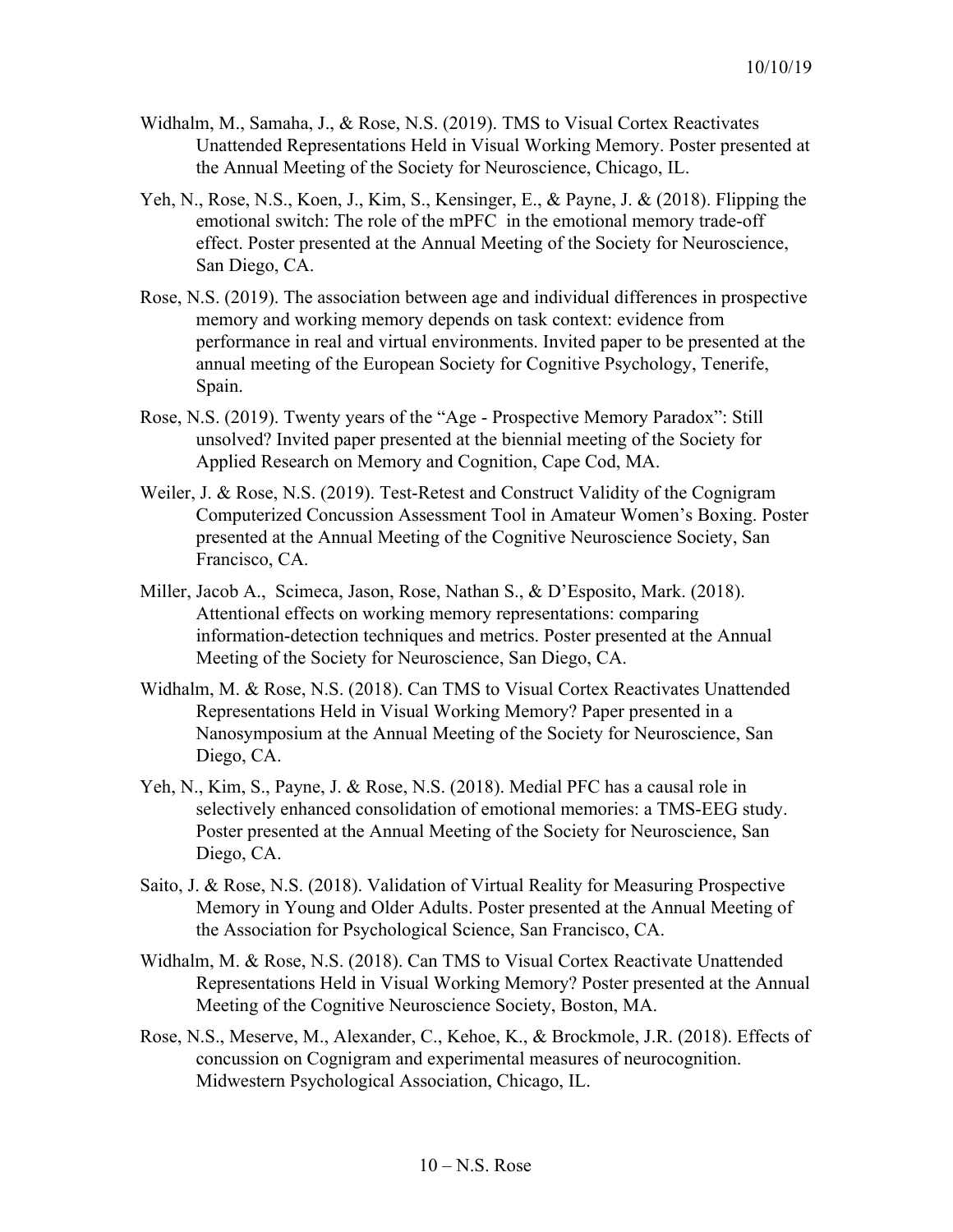- Rose, N.S., Csik, A.M. & O'Rear, A.E. (2018). They forgot their "baby"!: Incidental encoding causes students to forget their mobile phones. International Conference on Prospective Memory, Melbourne, Australia.
- Rose, N.S., Szpunar, K.K., Goodin, P., Rendell, P.G., & Schacter, D.L. (2018). Discriminating between the past and future: Evidence from multi-voxel pattern analysis in younger and older adults. International Conference on Prospective Memory, Melbourne, Australia.
- Rose, N.S. (2017). "The Dynamic Processing Model of Working Memory". The The 58<sup>th</sup> Annual meeting of the Psychonomic Society, Vancouver, CA.
- Rose, N.S. Szpunar, K.K. Maillet, D. Postle, B.R. & Schacter, D.L. (2017). Multi-Voxel Pattern Analysis Reveals both Similarities and Differences Between Imagining the Future and Remembering the Past. Paper presented at the Pattern Recognition in Neuroimaging Conference, Toronto, ON.
- Rose, N.S., Szpunar, K.K., Goodin, P., Rendell, P.G., & Schacter, D.L. (2016). "Decoding the content of thought in younger and older Adults during remembering and imagining". Paper presented at the 6<sup>th</sup> International Conference on Memory, Budapest, Hungary.
- Rose, N.S. (2016). How to Help Older Adults Remember to Remember Better? Paper presented at the Cognitive Aging Conference, Atlanta, GA.
- Rose, N.S., LaRocque, J., Riggall, A., Gosseries, O., Starrett, M. & Postle, B.R. (2016) "Can transcranial magnetic stimulation bring passively retained items in short-term memory back into focal attention?" Poster presented at the 23<sup>rd</sup> Annual Meeting of the Cognitive Neuroscience Society, New York, NY.
- Rose, N.S. Szpunar, K.K. Maillet, D. Postle, B.R. & Schacter, D.L. (2015). Similarities and Differences Between Imagining the Future and Remembering the Past: Evidence From Multi-voxel Pattern Analysis. Paper presented at the 56<sup>th</sup> Annual Meeting Psychonomic Society, Chicago, IL.
- Rose, N.S., Meyering, E.E., Baker, S., Rosenbaum, R. S., Dang, C., Buchsbaum, B., & Postle, B.R. (2015). Neuroimaging and Neuropsychological Evidence for Different States of Representation in Working Memory. Poster presented at the 56<sup>th</sup> Annual Meeting of the Psychonomic Society, Chicago, IL.
- Rose, N.S., Meyering, E.E., Baker, S., Rosenbaum, R. S., Dang, C., Buchsbaum, B., & Postle, B.R. (2015). Are items in working memory stored with long-term memory mechanisms? Poster presented at the 22<sup>nd</sup> Annual Meeting of the Cognitive Neuroscience Society, San Francisco, CA.
- Rose, N.S., LaRocque, J., Riggall, A., Gosseries, O., & Postle, B.R. (2014) Evidence for a synaptic theory of working memory: An fMRI/EEG/TMS study. Paper presented at the 55<sup>th</sup> Annual Meeting Psychonomic Society, Long Beach, CA.
- Rose, N.S., LaRocque, J., Riggall, A., Gosseries, O., & Postle, B.R. (2014) Evidence for a synaptic theory of working memory: An fMRI/EEG/TMS study. Paper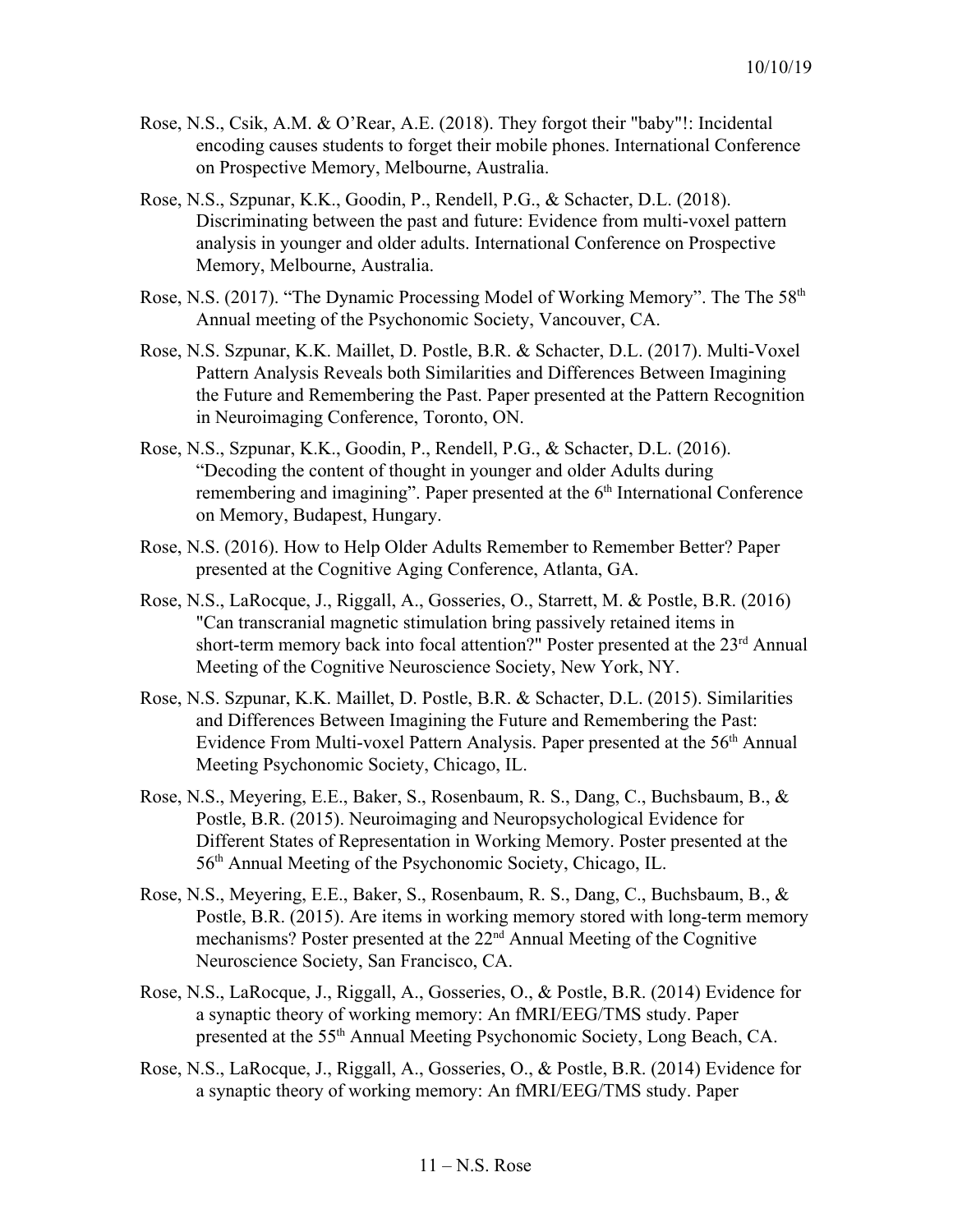presented at the Annual Meeting of the Society for Neuroscience, Washington D. C.

- Rose, N.S., LaRocque, J., Riggall, A., Gosseries, O., & Postle, B.R. (2014) How are attended and unattended items in short term memory represented? A fMRI/EEG/TMS study. Poster presented at the 21<sup>st</sup> Annual Meeting of the Cognitive Neuroscience Society, Boston, MA.
- Rose, N.S., Craik, F. I. M. & Buchsbaum, B. (2013). Levels of Representations in Working Memory. Paper presentation at the Annual Meeting of the Society for Neuroscience, San Diego, CA.
- Rose, N.S., Craik, F. I. M. & Buchsbaum, B. (2013). Similarities and Differences in the Cognitive Processes and Neural Substrates that Support Working Memory and Long-Term Memory. Poster presented at the 20<sup>th</sup> Annual Meeting of the Cognitive Neuroscience Society, San Francisco, CA.
- Rose, N.S., Craik, F. I. M. & Buchsbaum, B. (2012). Similarities and Differences in the Cognitive Processes and Neural Substrates that Support Working Memory and Long-Term Memory. Paper presented at the 53<sup>rd</sup> Annual Meeting of the Psychonomic Society, Minneapolis, MN.
- Rose, N.S., Craik, FIM, Hering, A, Rendell, PG, Moreno, S, Bidelman, GM, & Kliegel, M (2012). Cognitive and Neural Plasticity in Older Adults' Prospective Memory Following Training on the Virtual Week Computer Game. Abstract for poster presented at the 53<sup>rd</sup> Annual Meeting of the Psychonomic Society, Minneapolis, MN.
- Rose, N.S., Butler, A., Nunes, L. & Roediger, H. L. III (2012). Variability and Testing During Learning: Redundant or Additive Effects? Abstract for poster presented at the 53rd Annual Meeting of the Psychonomic Society, Minneapolis, MN.
- Rose, N.S., Craik, FIM, Hering, A, Rendell, PG, Moreno, S, Bidelman, GM, & Kliegel, M (2012). Training Older Adults' Prospective Memory with the Virtual Week Video Game. Abstract for poster presented at the 2012 Cognitive Aging Conference, Atlanta, GA.
- Hering, A., Rose, N.S., Craik, F.I.M., Rendell, P.G., Moreno, S., Bidelman, G.M., & Kliegel, M. (2012). Differential predictors of prospective memory performance in old age: Laboratory and naturalistic tasks are associated with different cognitive processes. Paper presented at the Cognitive Aging Conference, Atlanta, Georgia.
- Shelton, J., Scullin, M., Lee, J., Rose, N.S., Rendell, P., & McDaniel, M. (2012). Implementation intentions boost prospective memory in healthy and very mildly demented older adults. Paper presented at the Cognitive Aging Conference, Atlanta, Georgia.
- Rose, N.S., Olsen, R. K., Craik, F. I. M., & Rosenbaum, R. S. (2012). Working Memory and Amnesia: The Role of Stimulus Familiarity. Abstract for poster presentation, Cognitive Neuroscience Society Meeting, Chicaco, IL.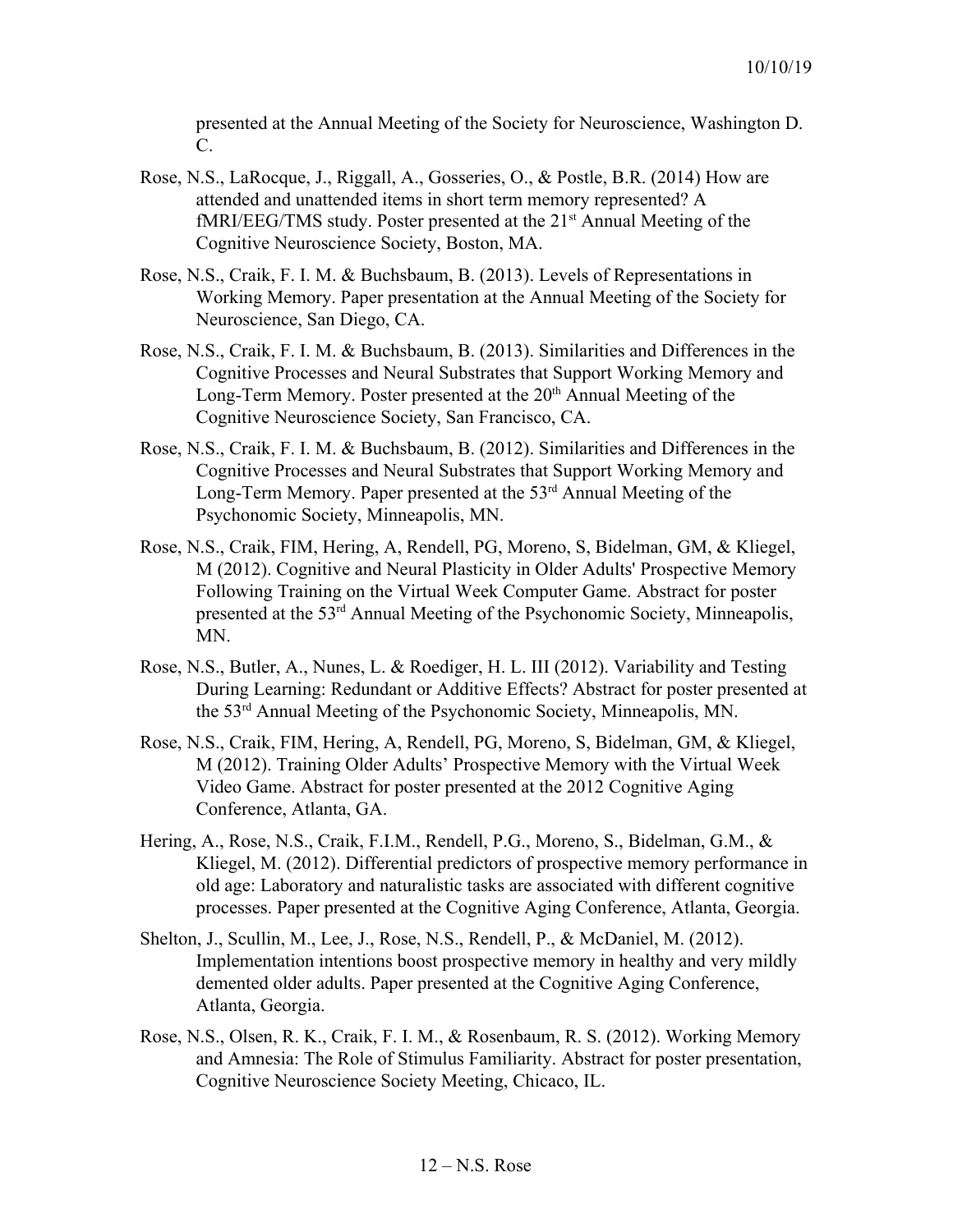- Rose, N.S. (2012). "Prospective Memory during a Virtual Week in Healthy Aging, Parkinson's Disease, and Alzheimer's Disease" for National Alzheimer's Awareness Month, Baycrest Hospital, Toronto, ON
- Rose, N.S., Craik, F. I. M. & Buchsbaum, B. (2011). Similarities and Differences between Working Memory and Long-Term Memory: Evidence from Levels-of-Processing Effects on Working Memory. Paper presented at the 52<sup>nd</sup> Annual Meeting of the Psychonomic Society, Seattle, WA.
- Craik, F. I. M., Rose, N.S., & Gopie, N. (2011). Reducing encoding resources paradoxically boosts memory on an explicit test without awareness. Paper presented at the 52<sup>nd</sup> Annual Meeting of the Psychonomic Society, Seattle, WA.
- Rose, N.S., Olsen, R. K., Rosenbaum, R. S., & Craik, F. I. M. (2011). Working Memory and Amnesia: The Role of Stimulus Familiarity. Abstract for poster presentation, International Conference on Memory, York, UK.
- Rose, N.S., Olsen, R. K., Rosenbaum, R. S., & Craik, F. I. M. (2011). Amnesia impairs maintenance of a single face for just one second, unless it's Paris Hilton. Abstract for poster presentation, Cognitive Neuroscience Society Meeting, San Francisco, CA.
- Gopie, N., Rose, N.S., & Craik, F. I. M. (2010). Reducing encoding resources paradoxically boosts memory on an explicit test without awareness. Abstract for poster presentation, 51<sup>st</sup> Annual Meeting of the Psychonomic Society, St. Louis, MO.
- Rose, N.S., Roediger, H. L. III, & Myerson, J. (2010). A processing approach to the working memory/long-term memory distinction: Evidence from a levels-of-processing span task. Abstract for poster presentation, 51<sup>st</sup> Annual Meeting of the Psychonomic Society, St. Louis, MO.
- Agarwal, P., Rose, N.S., & Roediger, H. L. III. (2010). Testing levels the playing field for students with lower working memory capacity. Abstract for poster presentation, 51<sup>st</sup> Annual Meeting of the Psychonomic Society, St. Louis, MO.
- Rose, N.S., Foster, E. T., McDaniel, M. A., & Rendell, P. G. (2010). Prospective memory in Parkinson disease and healthy aging during a Virtual Week. Abstract for poster presentation, Cognitive Aging Conference, Atlanta, GA.
- Tamez, E., Hale, S. Myerson, J., Rose, N.S., Sommers, M., Tye-Murray, N., & Spehar, B. (2010). Predicting fluid intelligence and listening comprehension across the adult lifespan. Abstract for poster presentation, Cognitive Aging Conference, Atlanta, GA.
- Rose, N.S., Foster, E. T., McDaniel, M. A., & Rendell, P. G. (2010). Prospective memory in Parkinson disease and healthy aging during a Virtual Week. Frontiers in Human Neuroscience. Conference Abstract: The 20th Annual Rotman Research Institute Conference, The Frontal Lobes.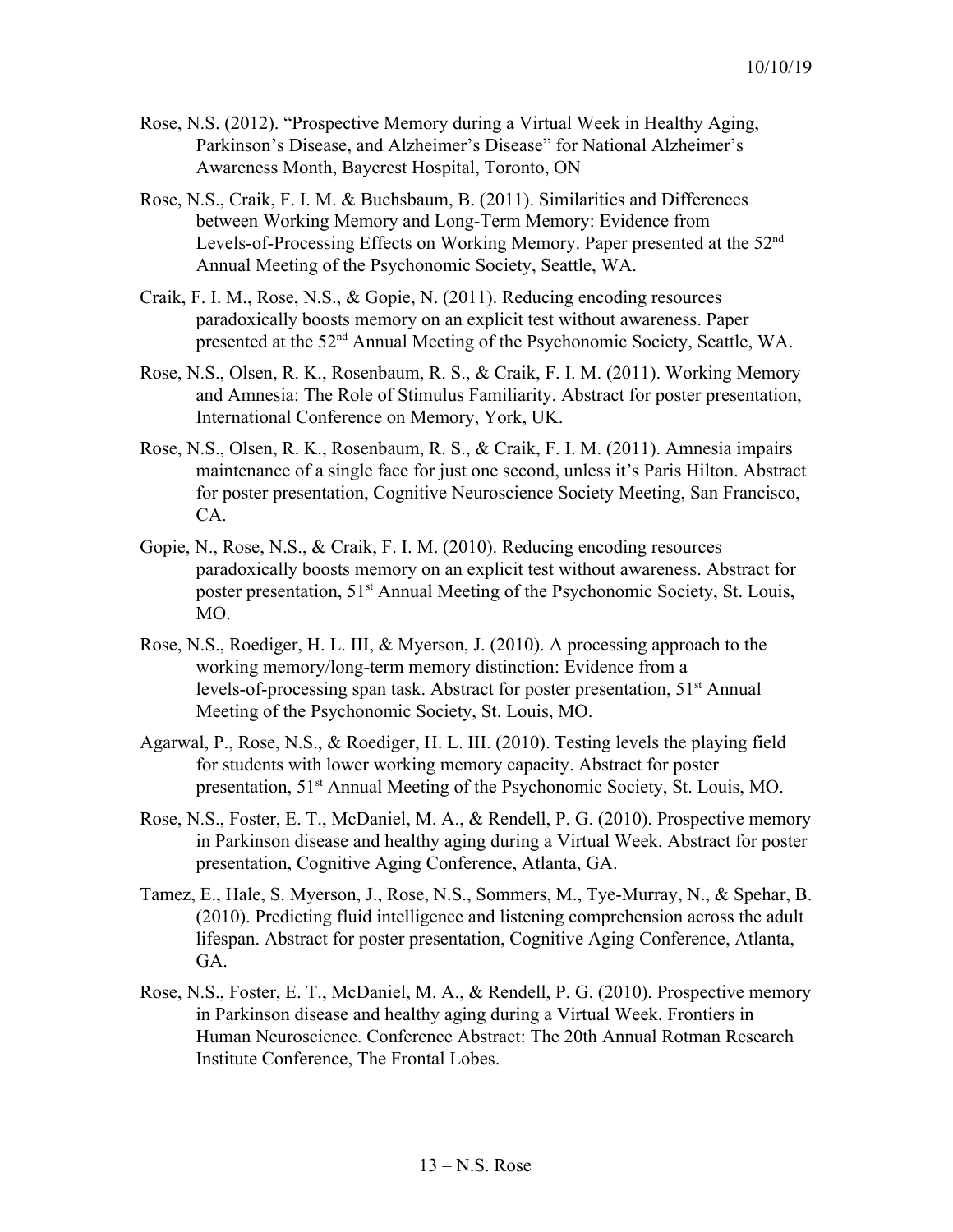- Rose, N.S., McDaniel, M.A., Rendell, P. (2009). Age and individual differences in prospective memory during a "Virtual Week". Abstract for poster presentation, The 21<sup>st</sup> Annual Convention of the Association for Psychological Science, San Francisco, California.
- Rose, N.S., Hale, S. Myerson, J., Sommers, M., Tye-Murray, N., & Spehar, B. (2009). The structure of working memory abilities in younger and older adults: Age invariance regardless of scoring method. Abstract for poster presentation, The 19<sup>th</sup> Annual Rotman Research Institute Conference, Toronto, Ontario.
- Rose, N.S., Myerson, J., Roediger, H.L., III., & Hale, S. (2008). Working memory, secondary memory, and long-term memory: Insights from the levels-of-processing span task. Paper presented at the 49<sup>th</sup> Annual Meeting of the Psychonomic Society, Chicago, IL.
- Hale, S. Myerson, J., Sommers, M., Tye-Murray, N., Spehar, B. & Rose, N.S. (2008). Modeling Spoken Discourse Comprehension across the Adult Lifespan. Abstract for poster presentation, 49<sup>th</sup> Annual Meeting of the Psychonomic Society, Chicago, IL.
- Rose, N.S., Myerson, J., Roediger, H.L., III., & Hale, S. (2008). Working memory, secondary memory, and long-term memory: Insights from the levels-of-processing span task. Paper presented at the Show-Me Mental State Conference. University of Missouri.
- Rose, N.S., Myerson, J., Roediger, H.L., III., & Hale, S. (2008). Does Depth of Processing Affect Memory for Items From Working Memory Tasks? Paper presented at the 20<sup>th</sup> Annual Convention of the Association for Psychological Science, Chicago, Illinois.
- Rose, N.S., McDaniel, M.A., Rendell, P. (2008). Age and Individual Differences in Prospective Memory During a "Virtual Week": The Role Working Memory, Vigilance, Task-Habituation, and Cue-Focality. Abstract for poster presentation, Cognitive Aging Conference, Atlanta, Georgia.
- Rose, N.S., Hale, S. Myerson, J., Sommers, M., Tye-Murray, N., & Spehar, B. (2008). Working Memory Ability across the Adult Life-Span. Abstract for poster presentation, Cognitive Aging Conference, Atlanta, Georgia.
- Hale, S. Myerson, J., Sommers, M., Tye-Murray, N., Spehar, B. & Rose, N.S., (2008). Spoken Discourse Comprehension across the Adult Lifespan. Abstract for poster presentation, Cognitive Aging Conference, Atlanta, Georgia.
- Rose, N.S., McDaniel, M.A., Rendell, P. (2007). Prospective Memory in a Virtual Week. Paper presented at the Cognitive Aging Conference, Adelaide, South Australia.
- Rose, N.S., Myerson, J., Roediger, H.L., III., & Hale, S. (2007). Depth of Processing Differentially Affects Working Memory and Long-Term Memory. Abstract for poster presentation, 48<sup>th</sup> Annual Meeting of the Psychonomic Society, Long Beach, California.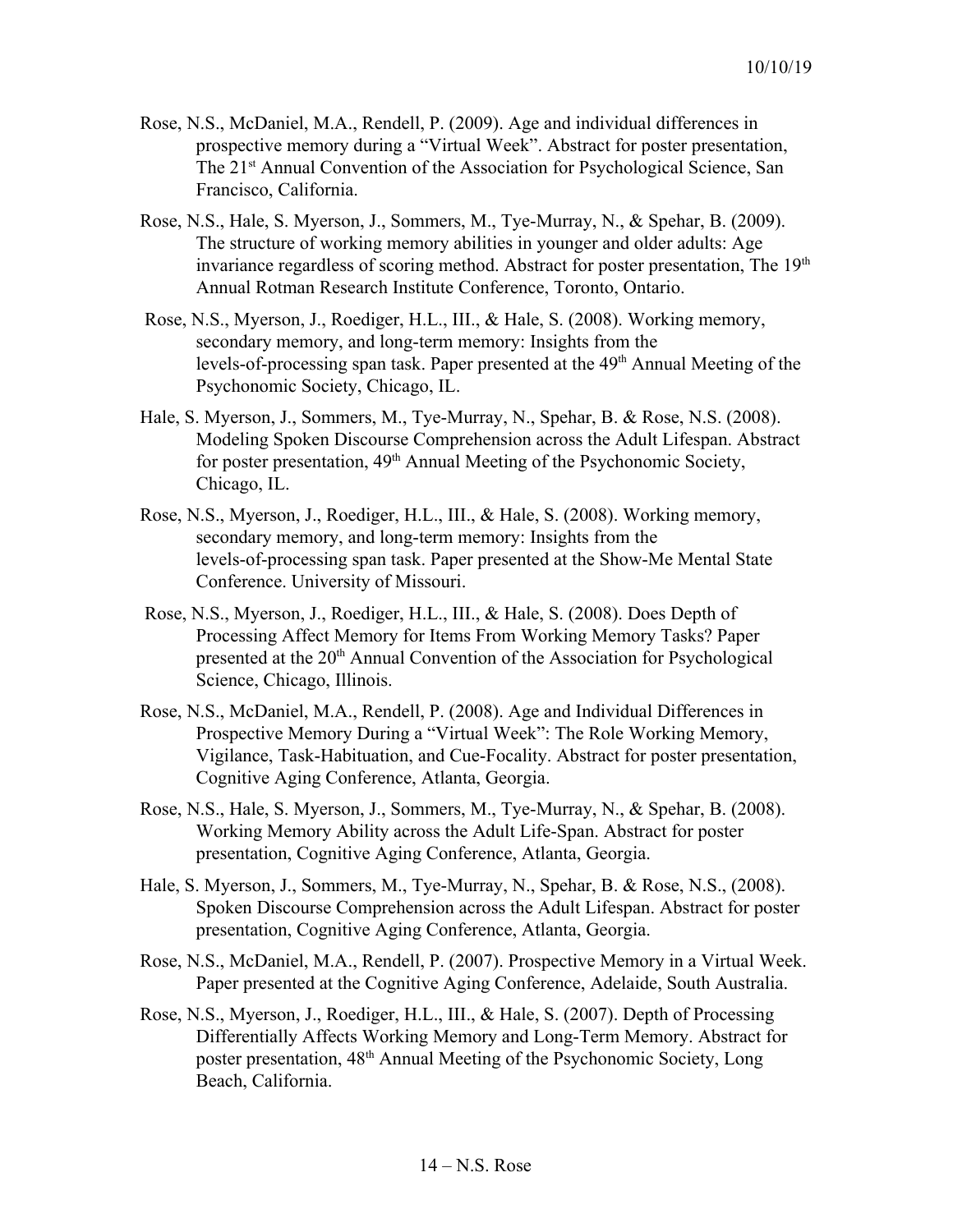- Rose, N.S., Hale, S. Myerson, J., Sommers, M., Tye-Murray, N., & Spehar, B. (2006). Development of the LISN Test for Assessing Spoken Discourse Comprehension across the Adult Life-Span. Paper presented at the Auditory Perception and Cognition for Action Meeting, Houston, Texas.
- Rose, N.S., Myerson, J., Sommers, M., & Hale, S. (2006). Interference effects in working memory: Differences due to age and task complexity. Abstract for poster presentation, Cognitive Aging Conference, Atlanta, Georgia.
- Rose, N.S., Myerson, J., Sommers, M., & Hale, S. (2005). The effects of domain specific rehearsal suppression on working memory. Paper presented at the Show-Me Conference, University of Missouri.

## **TEACHING EXPERIENCE**

- Adv. Cognitive Neuroscience (Graduate Seminar), Professor, University of Notre Dame, Fall 2019
- Intro. Cognitive Neuroscience, Professor, University of Notre Dame, Fall 2018, Spring 2019 (median composite rating of 4.7/5)
- Cognitive Psychology, Professor, University of Notre Dame, Fall 2016, Spring 2017, Fall 2017, Spring 2018 (median composite rating of 4.3/5)

Cognitive Psychology, Guest Lecturer, University of Wisconsin-Madison, 2014

Psychological Statistics, Adjunct Professor, Washington University in St. Louis, 2009

Psychology of Aging, Guest Lecturer, Washington University in St. Louis, 2009, 2008

Experimental Psychology, Teaching Assistant, Washington University in St. Louis, 2008

Social Gerontology, Teaching Assistant, Washington University in St. Louis, 2007

### **SUPERVISION**

- 2018-2019 Glynn Family Honors Thesis Advisor, Joseph Weiler, University of Notre Dame
- 2018 Postdoctoral Co-Advisor, Pedro Sztybel, now a Postdoctoral Fellow in the Snow Lab at U. Nevada, Reno.
- 2017-2019 Graduate Advisor, Morgan Widhalm, University of Notre Dame
- 2017-2019 Graduate Advisor, Nicholas Yeh, University of Notre Dame
- 2017-2018 Glynn Family Honors Thesis Advisor, Claire Alexander, University of Notre Dame, now in a Masters program in Neuropsychology, Ohio U.
- 2018-2019, Rose Lab Research Assistants: 12 undergraduate students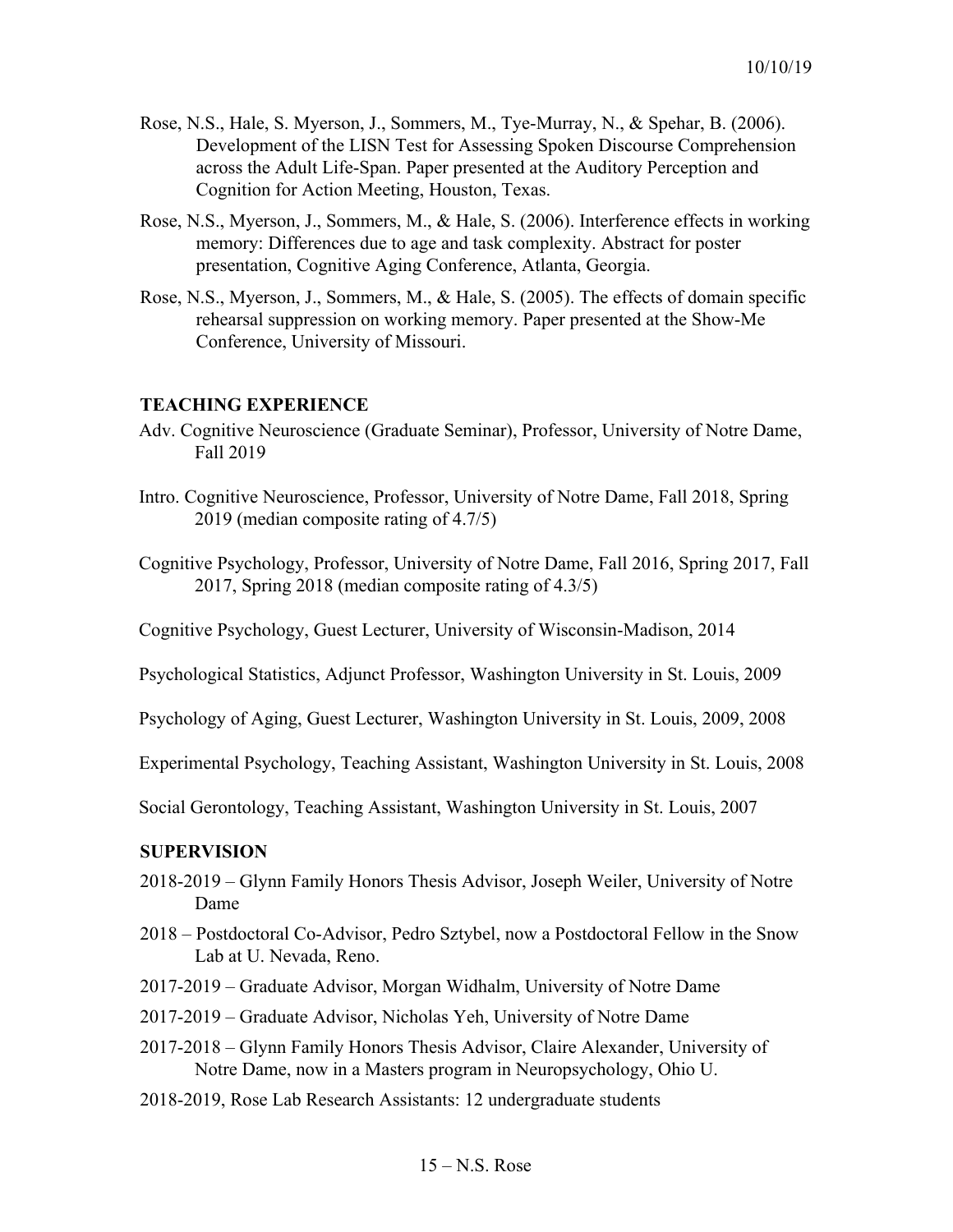- 2017-2018, Rose Lab Research Assistants: 10 undergraduate students
- 2016-2017, Rose Lab Research Assistants: 10 undergraduate students
- 2015-2016, Post-baccalaureate Research Advisor, Nick Koleits, *"Is tDCS even doing anything?": Effects on working memory performance and brain activity simultaneously recorded with optical neuroimaging,* Australian Catholic University.
- 2015-2016, PhD Dissertation Co-Advisor, Susan Randall, "*Age Differences in Prospective Memory: Laboratory versus Naturalistic Settings,"* Australian Catholic University
- 2015-2016, Masters Thesis Advisor, Sarah Gatt, Australian Catholic University
- 2015-2016, Honours Thesis Advisor, James Shadrach, Renee Vella, Australian Catholic University.
- 2013-2014, Biology 152 Independent Research Project Advisor, Emma Meyering, "*Are items in working memory, but outside focal attention, stored via long-term memory mechanisms*?" University of Wisconsin-Madison
- 2013-2014, Post-baccalaureate Research Project, Michael Starrett, "*Behavioral and EEG effects of rTMS on recall of items inside versus outside the focus of attention,*" University of Wisconsin-Madison.
- 2011-2012, Visiting Ph.D. Student Project Advisor, Alexandra Hering, "*Ecological validity: The Assessment of Prospective Memory In and Outside the Lab,*" University of Geneva / University of Toronto.
- 2011-2013, Buchsbaum Lab, University of Toronto Research Assistants: Sabrina Lemire-Rodger, Ashley Bondad
- 2010 2013, Craik Lab University of Toronto Research Assistants: Karen Lau, Jenna Ware, Julia Czyzo, Darya Gaydukevych
- 2006 2010, Hale/Myerson Lab, Washington University in St. Louis Research Assistants: Kalin Guebert, Danielle Alvarez, Denise Rose, Matt Robbins
- 2005 2007, Sommers Lab, Washington University in St. Louis Research Assistants: Linden Weiswerda, Molly Ruben, Diana Smith

### **RESEARCH EXPERIENCE**

- 2016-present: Director of the *Cognitive Neuroscience of Memory & Aging Laboratory*, University of Notre Dame
- 2017-present: Co-Director of the *Virtual Reality Laboratory*, Department of Psychology, University of Notre Dame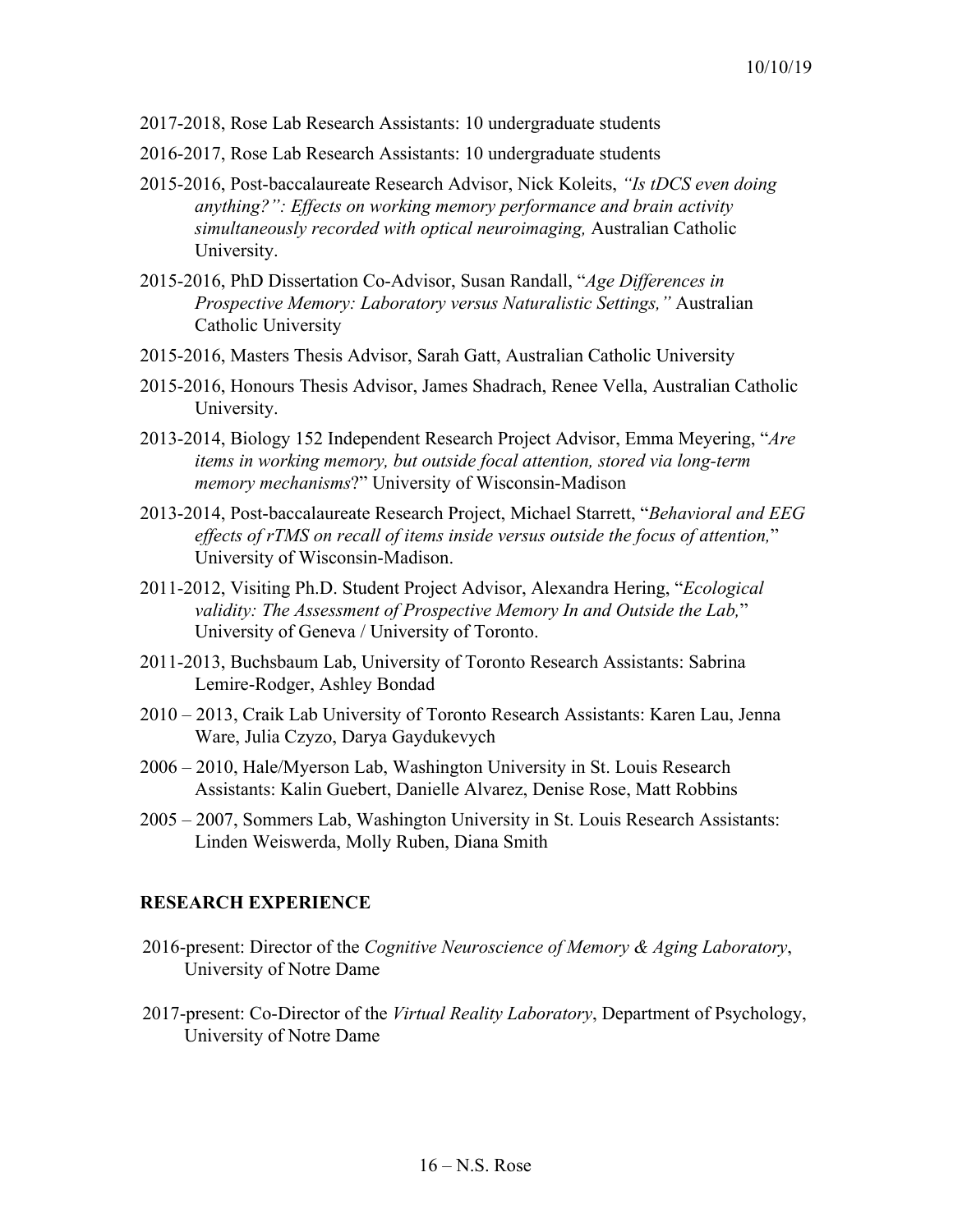- 2015-2016: Associate Investigator, Australian Research Council Centre of Excellence in Cognition and Its Disorders, Macquarie University, Australia
- 2013-2015: Research Associate, Postle Lab, Department of Psychiatry, University of Wisconsin-Madison
- 2013: ERP Bootcamp with Dr. Steven Luck, University of California–Davis
- 2010-2013: Postdoctoral Fellow ,Craik Lab and Buchsbaum Lab, Rotman Research Institute of Baycrest Centre for Geriatric Care and University of Toronto, Toronto, Ontario
- 2005-2010: Research Assistant, Sommers Lab, Hale/Myerson Lab, McDaniel Lab, Roedier Lab
- 2005-2006: Project Director, NIA grant AG022448, Principal Investigator: Sandra Hale, "*Listening Comprehension across the Adult Lifespan*"
- 2003-2004: Research Assistant, Sommers Speech and Hearing Lab, Psychology Department, Washington University in St. Louis
- 2003-2004: Research Assistant, Balota, Cognitive Lab, Psychology Department, Washington University in St. Louis
- 2003-2004: Research Assistant, Stern, Psychophysiology Lab, Psychology Department, Washington University in St. Louis

### **REVIEWERSHIP**

### **Consulting Editor:**

*Journal of Experimental Psychology: Learning, Memory, & Cognition*

## **Panel Review:**

*National Science Foundation (NSF)*

**Ad-hoc Reviewer:** *-Funding Agencies: Australian Research Council (ARC) Canadian National Science and Engineering Research Council (NSERC)*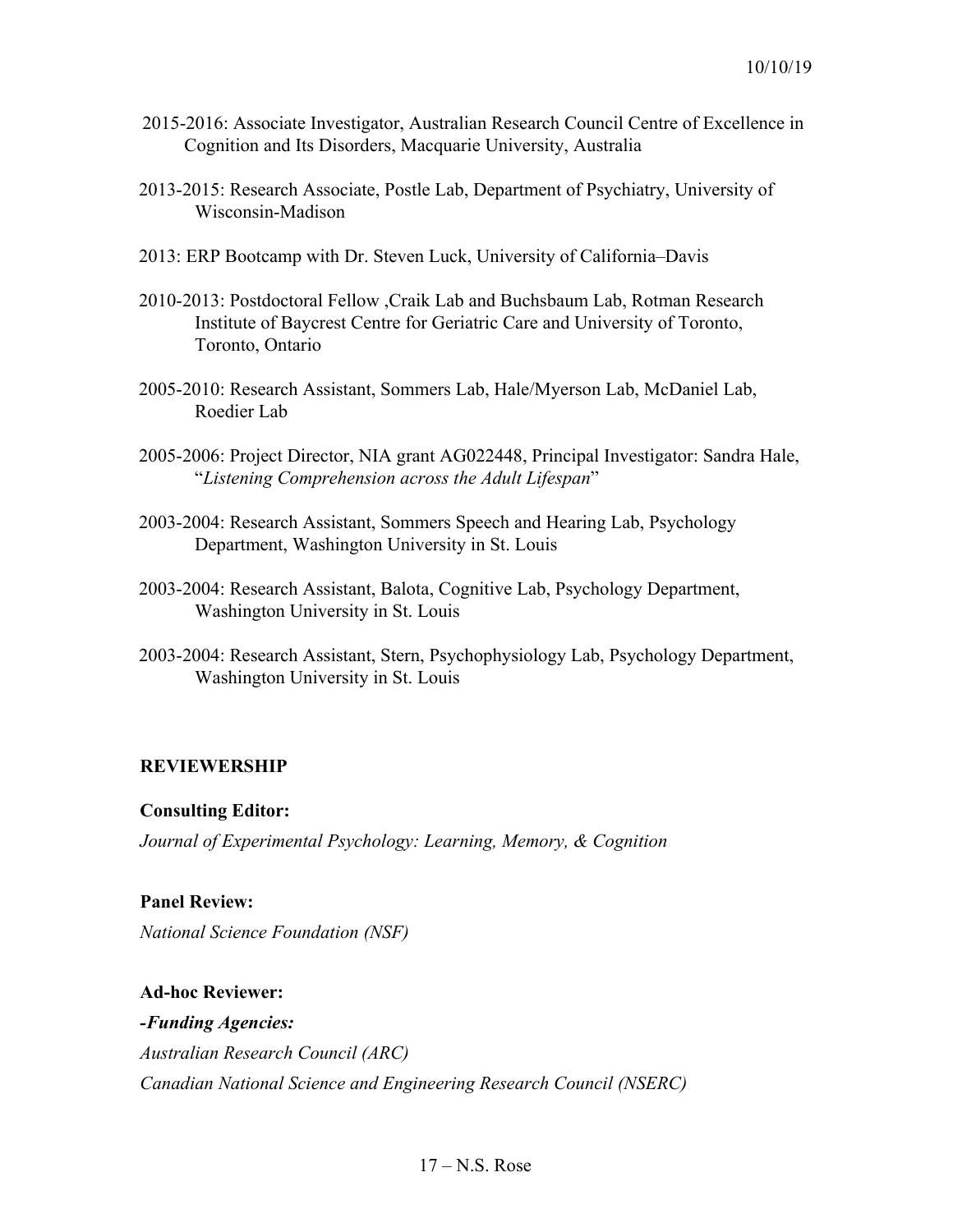*National Science Foundation (NSF) Swiss National Science Foundation (SNSF)*

#### *-Peer Reviewed Journals:*

*Acta Psychologica Advances in Cognitive Psychology Aging, Neuropsychology and Cognition Annals of the New York Academy of Sciences Applied Memory Research Behavioral Neuroscience Brain & Behavior Brain Topography British Journal of Clinical Psychology British Journal of Educational Psychology Canadian Journal of Experimental Psychology Cerebral Cortex Child Neuropsychology Cognition Cognitive Neuroscience Cognitive Psychology Cortex Experimental Brain Research Frontiers in Human Neuroscience Gerontology International Journal of Psychophysiology Journal of Applied Research on Memory and Cognition Journal of Clinical and Experimental Neuropsychology Journal of Cognitive Enhancement Journal of Cognitive Neuroscience Journal of Cognitive Psychology Journal of Experimental Child Psychology Journal of Experimental Psychology: General*